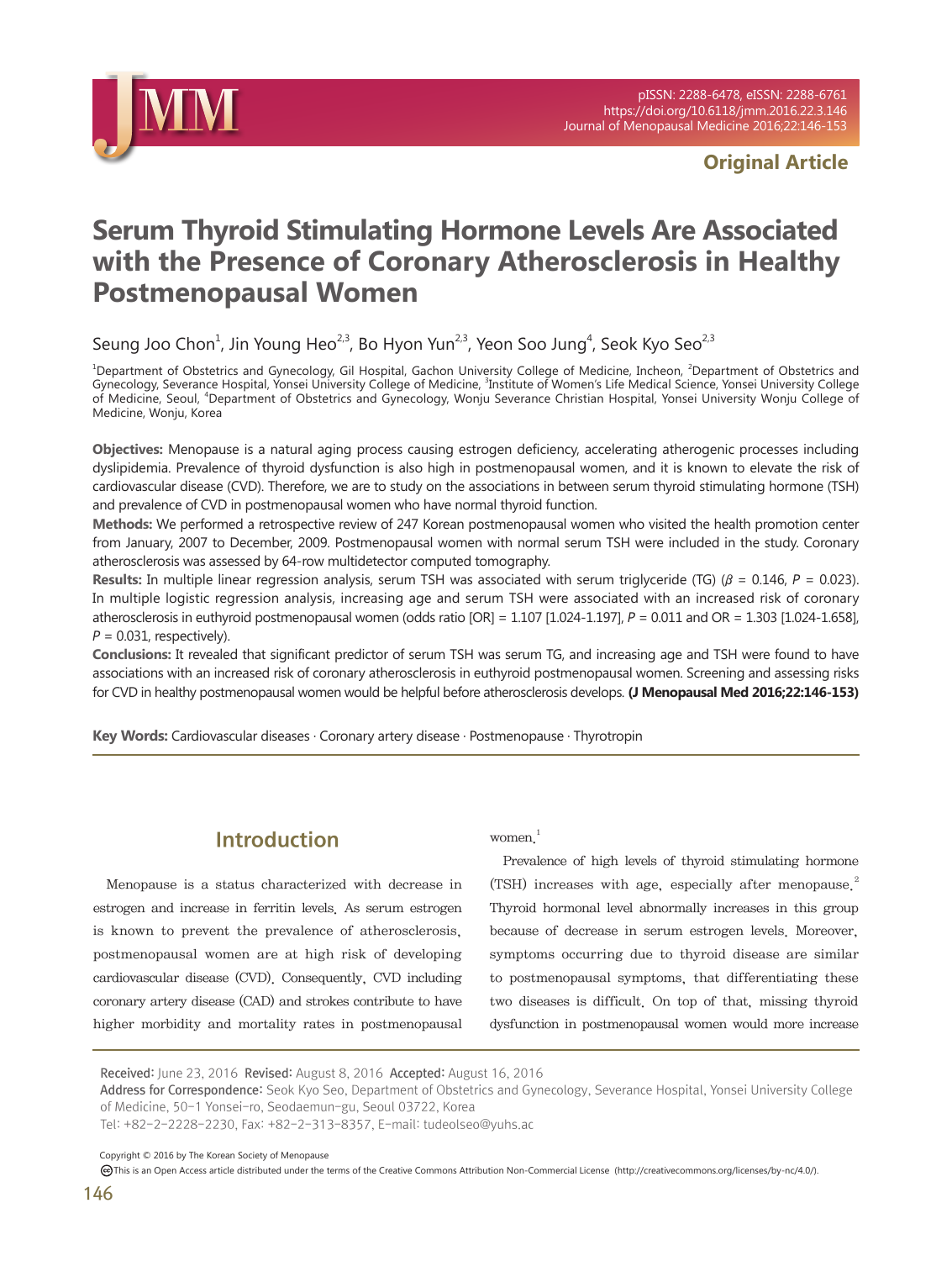the risk of CVD. Therefore, routine screening of thyroid function in postmenopausal women would be crucial.

Thyroid hormone has both direct and indirect actions on heart and vascular systems. Both hypothyroidism and hyperthyroidism have been studied to cause detrimental effects in cardiovascular system. Also, from previous studies, invasive and noninvasive measurements of thyroid function in women having thyroid disease are known to be closely linked to cardiac functions such as heart rate, cardiac output and systemic vascular resistance.<sup>2</sup> Serum TSH has also been to have positive associations with serum total cholesterol (TC), low-density lipoprotein cholesterol (LDL-C), non-highdensity lipoprotein cholesterol (non-HDL-C), triglycerides (TG) and negative association with serum  $HDL-C<sup>3</sup>$ .

Based on these facts, a question raises whether associations exist in between serum TSH and prevalence of CVD in postmenopausal women who have normal thyroid function. However, not many studies on this field have been investigated. Therefore, this study was undertaken to determine whether serum TSH levels are associated with coronary atherosclerosis in euthyroid postmenopausal women.

## Materials and Methods

#### 1. Participants

This is a retrospective study of postmenopausal women, who attended health care center at Severance Hospital, Seoul, Korea for routine check-up from January, 2007 to December, 2009. We included postmenopausal women over 40 years old, who are at menopause, defined as 12 months of amenorrhea. Before recruitment, their postmenopausal status were once more confirmed with serum follicle stimulating hormone (FSH) levels  $\geq$  40 IU/L, and all of them required to have normal thyroid function with normal serum free T4 (fT4). Exclusion criteria included participants who are currently smoking, and those who were diagnosed with hypertension (HTN), diabetes mellitus (DM), hypercholesterolemia, and CVD. Women who were receiving menopausal hormone therapy (MHT) were also excluded. A total of 247 participants who satisfied above criteria were included in the study. The study was carried out in accordance with the ethical standards of the Helsinki Declaration, and was approved by the Yonsei University Health System, Severance Hospital, Institutional Review Board.

Height and body weight were measured with light clothing, and body mass index (BMI) was calculated as weight (kg) divided by square meters of height  $(m<sup>2</sup>)$ . Blood pressure (BP) was measured using an automated device (TM-2665P; A&D Co., Ltd., Tokyo, Japan) in a sitting position, after 10 minutes of rest. All participants had serum blood test after 8 hours of fasting, including glucose, TC, TG, HDL-C, LDL-C, glucose, white blood cell (WBC), C-reactive protein (CRP), uric acid, gamma-glutamyl transferase (γGT), alkaline phosphatase (ALP), bilirubin, estradiol (E2), FSH, TSH, and fT4.

#### 2. Coronary artery assessment

Cardiac computed tomography (CT) was performed using a 64-multidetector-row CT (MDCT) scanner (Philips Brilliance 64; Philips Medical System, Best, the Netherlands). In women with a heart rate of  $\geq$  70 beats/ minute, a  $\beta$ -blocker (40-80 mg of propranolol hydrochloride; Pranol, Dae Woong, Seoul, Korea) was administered orally 1 hour before the scan. Images were reconstructed on the scanner's workstation using commercially available software (Extended Brilliance Workstation, Philips Medical System). Coronary atherosclerosis was defined if there is any size of calcified, or non-calcified, atherosclerotic plaque with luminal narrowing.

#### 3. Statistical analysis

Baseline characteristic of the participants were expressed as the mean  $\pm$  standard deviation (SD). In order to find clinical variables that are related to serum TSH, bivariate correlation analysis was done for Pearson's correlation coefficients. Based on the findings, multiple regression analysis was performed. To find independent parameters to the presence of coronary atherosclerosis, stepwise multiple logistic regression analysis was conducted.

All statistical analyses were conducted using SPSS ver. 15.0 (SPSS Inc., Chicago, IL, USA). A P value less than 0.05 was considered to be statistically significant.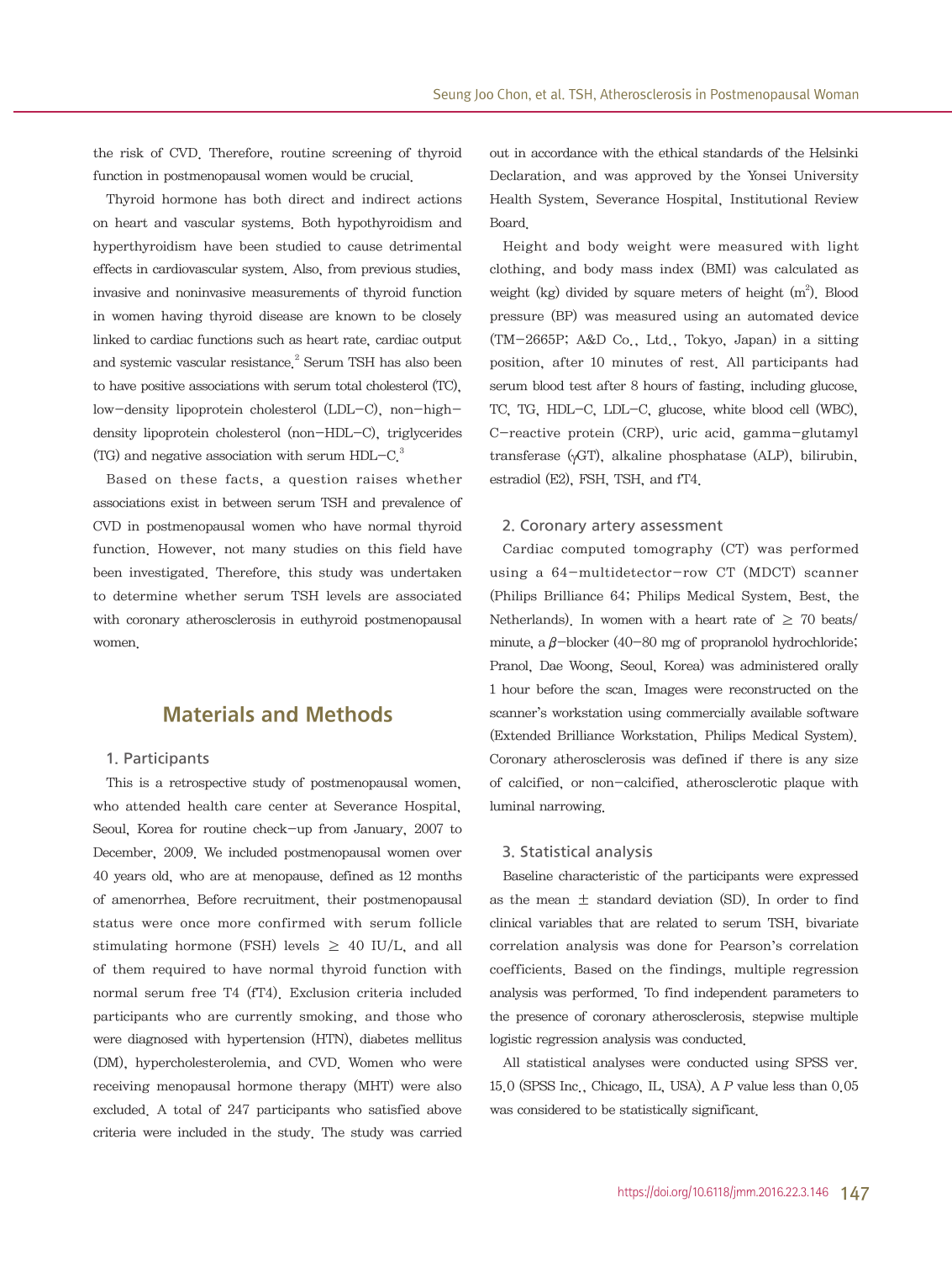### **Results**

Baseline characteristics of the subjects are displayed on Table 1. The mean age was  $55.40 \pm 5.80$  years old and the mean serum TSH was  $2.16 \pm 1.59$  mcIU/mL. The mean serum FSH and E2 were  $80.84 \pm 25.07$  mIU/mL and  $10.17$  $\pm$  9.98 pg/mL, respectively. The mean BMI was 22.90  $\pm$  $2.36 \text{ kg/m}^2$ , and mean lipid profiles were as follows; TC 204.21 ± 31.93 mg/dL, HDL-C 57.89 ± 13.21 mg/dL, LDL-C 129.40  $\pm$  30.31 mg/dL, and TG 98.09  $\pm$  58.94 mg/ dL. Among 247 postmenopausal women, 22 people (8.90%)

wo

were found to have coronary atherosclerosis.

We were to investigate on association in between serum TSH level and clinical variables using simple correlation analysis. Age, TG were weakly positively correlated  $(r =$ 0.148,  $P = 0.020$  and  $r = 0.169$ ,  $P = 0.008$ , respectively), and HDL-C was weakly negatively correlated ( $r = -0.145$ , P  $= 0.023$ ) with serum TSH (Table 2). Based on these findings, multiple linear regression analysis was done, and it revealed that serum TSH was associated with serum TG ( $\beta$  = 0.146,  $P = 0.023$ . Although they were not significant, serum TSH also had tendency to have associations with age and serum HDL-C (Table 3).

To find factors which independently affect on presence of Table 1. Baseline characteristics of 247 euthyroid postmenopausal coronary atherosclerosis, stepwise multiple logistic regression

| Variables                       | Mean $\pm$ SD      |
|---------------------------------|--------------------|
| TSH (mcIU/mL)                   | $2.16 \pm 1.59$    |
| Age (years)                     | $55.40 \pm 5.80$   |
| $BMI$ (kg/m <sup>2</sup> )      | $22.90 \pm 2.36$   |
| SBP (mmHg)                      | $117.32 \pm 16.54$ |
| DBP (mmHg)                      | $72.57 \pm 9.93$   |
| FSH (mIU/mL)                    | $80.84 \pm 25.07$  |
| $E2$ (pg/mL)                    | $10.17 \pm 9.98$   |
| Glucose (mg/dL)                 | $90.39 \pm 9.85$   |
| Calcium (mg/dL)                 | $8.86 \pm 0.45$    |
| Coronary atherosclerosis, n (%) | 22(8.9)            |
| WBC $(10^3/\mu L)$              | $5.05 \pm 1.34$    |
| CRP (mg/L)                      | $1.31 \pm 2.30$    |
| Uric acid (mg/dL)               | $4.40 \pm 0.87$    |
| $ALP$ ( $IU/L$ )                | $65.25 \pm 19.69$  |
| Total bilirubin (mg/dL)         | $0.87 \pm 0.29$    |
| $\gamma$ -GT (IU/L)             | $26.98 \pm 59.68$  |
| Total cholesterol (mg/dL)       | $204.21 \pm 31.93$ |
| HDL-cholesterol (mg/dL)         | $57.89 \pm 13.21$  |
| LDL-cholesterol (mg/dL)         | $129.40 \pm 30.31$ |
| Triglyceride (mg/dL)            | $98.09 \pm 58.94$  |
|                                 |                    |

**Table 2.** Pearson's correlation coefficients between serum thyroid stimulating hormone and clinical variables

| Variables                  | r        | $P$ value |
|----------------------------|----------|-----------|
| Age (years)                | 0.148    | 0.020     |
| $BMI$ (kg/m <sup>2</sup> ) | 0.034    | 0.596     |
| SBP (mmHg)                 | 0.033    | 0.602     |
| DBP (mmHg)                 | 0.016    | 0.806     |
| FSH (mIU/mL)               | 0.040    | 0.533     |
| $E2$ (pg/mL)               | $-0.041$ | 0.521     |
| Glucose (mg/dL)            | 0.061    | 0.340     |
| Calcium (mg/dL)            | $-0.079$ | 0.218     |
| WBC $(10^3/\mu L)$         | 0.015    | 0.811     |
| $CRP$ (mg/L)               | $-0.043$ | 0.496     |
| Uric acid (mg/dL)          | $-0.003$ | 0.958     |
| ALP (IU/L)                 | 0.060    | 0.346     |
| Total bilirubin (mg/dL)    | 0.043    | 0.500     |
| $\gamma$ -GT (IU/L)        | 0.053    | 0.411     |
| Total cholesterol (mg/dL)  | $-0.028$ | 0.660     |
| HDL-cholesterol (mg/dL)    | $-0.145$ | 0.023     |
| LDL-cholesterol (mg/dL)    | $-0.033$ | 0.650     |
| Triglyceride (mg/dL)       | 0.169    | 0.008     |

SD: standard deviation, TSH: thyroid stimulating hormone, BMI: body mass index, SBP: systolic blood pressure, DBP: diastolic blood pressure, FSH: follicle-stimulating hormone, E2: estradiol, WBC: white blood cell, CRP: C-reactive protein, ALP: alkaline phosphatase, γ-GT: gamma-glutamyl transferase, HDL: high-density lipoprotein, LDL: low-density lipoprotein

BMI: body mass index, SBP: systolic blood pressure, DBP: diastolic blood pressure, FSH: follicle-stimulating hormone, E2: estradiol, WBC: white blood cell, CRP: C-reactive protein, ALP: alkaline phosphatase, γ-GT: gamma-glutamyl transferase, HDL: high-density lipoprotein, LDL: low-density lipoprotein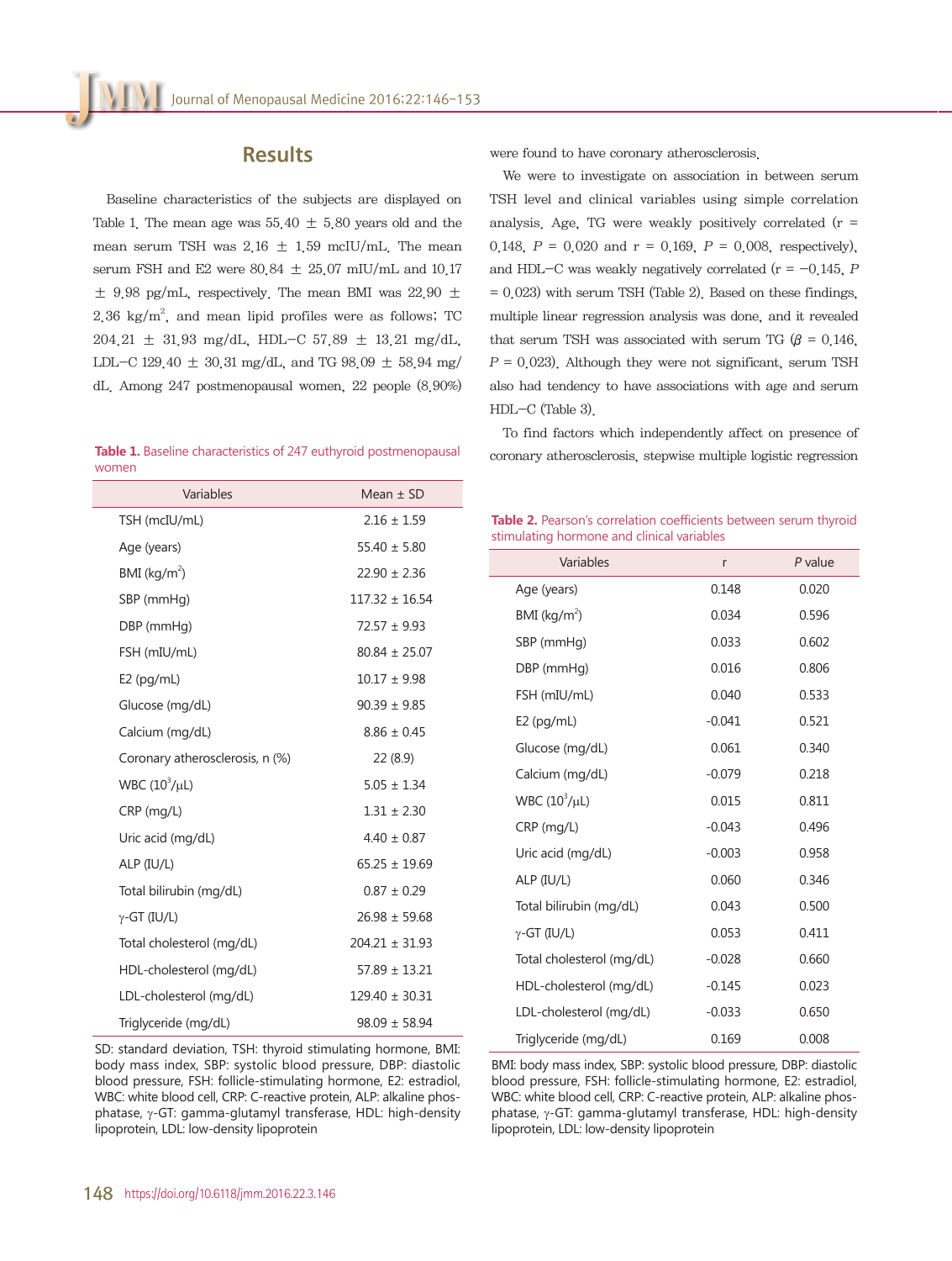#### **Table 3.** Multiple regression analysis for serum thyroid stimulating hormone

| Variables               | B        | P value | B     | P value |
|-------------------------|----------|---------|-------|---------|
| Age (years)             | 0.128    | 0.058   | 0.121 | 0.060   |
| HDL-cholesterol (mg/dL) | $-0.118$ | 0.068   |       |         |
| Triglyceride (mg/dL)    |          |         | 0.146 | 0.023   |
|                         |          |         |       |         |

HDL: high-density lipoprotein

| Variables         | OR.                    | $P$ value   |
|-------------------|------------------------|-------------|
| Age               | 1.139 (1.061-1.222)    | ${}< 0.001$ |
| <b>BMI</b>        | $0.962(0.794 - 1.166)$ | 0.691       |
| <b>SBP</b>        | 1.027 (1.002-1.051)    | 0.032       |
| <b>DBP</b>        | 1.041 (0.998-1.086)    | 0.064       |
| <b>FSH</b>        | 1.002 (0.984-1.019)    | 0.863       |
| F <sub>2</sub>    | 1.012 (0.979-1.047)    | 0.473       |
| Glucose           | $0.993(0.949 - 1.040)$ | 0.776       |
| <b>TSH</b>        | 1.379 (1.134-1.721)    | 0.002       |
| <b>WBC</b>        | 1.059 (0.765-1.467)    | 0.729       |
| <b>CRP</b>        | $0.627(0.326 - 1.207)$ | 0.162       |
| Uric acid         | 1.028 (0.614-1.721)    | 0.916       |
| <b>ALP</b>        | 1.001 (0.979-1.024)    | 0.910       |
| Total bilirubin   | 4.184 (1.133-15.451)   | 0.032       |
| $\gamma$ -GT      | 1.004 (0.990-1.010)    | 0.108       |
| Total cholesterol | $0.993(0.979-1.007)$   | 0.300       |
| HDL-cholesterol   | $0.959(0.923 - 0.995)$ | 0.027       |
| LDL-cholesterol   | $0.989(0.974 - 1.004)$ | 0.146       |
| Triglyceride      | 1.004 (0.998-1.010)    | 0.179       |

OR: odds ratio, BMI: body mass index, SBP: systolic blood pressure, DBP: diastolic blood pressure, FSH: follicle-stimulating hormone, E2: estradiol, TSH: thyroid stimulating hormone, WBC: white blood cell, CRP: C-reactive protein, ALP: alkaline phosphatase, γ-GT: gamma-glutamyl transferase, HDL: high-density lipoprotein, LDL: low-density lipoprotein

analysis was conducted. Firstly, in simple logistic regression analysis, age, systolic BP (SBP), serum TSH, total bilirubin, and HDL-C were statistically significantly associated with presence of coronary atherosclerosis in postmenopausal

**Table 5.** Multiple logistic regression analysis for the presence of coronary atherosclerosis in postmenopausal women

| Variables       | OR                     | P value |
|-----------------|------------------------|---------|
| Age             | 1.107 (1.024-1.197)    | 0.011   |
| <b>SBP</b>      | 1.020 (0.992-1.049)    | 0.171   |
| <b>TSH</b>      | 1.303 (1.024-1.658)    | 0.031   |
| Total bilirubin | 3.536 (0.881-14.198)   | 0.075   |
| HDL-cholesterol | $0.981(0.942 - 1.022)$ | 0.360   |

Table 4. Simple logistic regression analysis for the presence of OR: odds ratio, SBP: systolic blood pressure, TSH: thyroid stimu-<br>coronary atherosclerosis in euthyroid postmenopausal women

women (Table 4). Based on these data, multiple logistic regression analysis was done. It revealed that increasing age and serum TSH were associated with an increased risk of coronary atherosclerosis in postmenopausal woman (odds ratio  $[OR] = 1.107$   $[1.024 - 1.197]$ ,  $P = 0.011$  and  $OR = 1.303$ [1.024-1.658],  $P = 0.031$ , respectively). On the other hand, SBP, serum total bilirubin, and HDL-C did not have any association with prevalence of coronary atherosclerosis (Table 5).

### **Discussion**

The findings of the present study indicate that serum TSH levels could be considered as an independent predictive marker of the presence of coronary atherosclerosis in euthyroid postmenopausal women. Also, serum TSH levels within a normal range may be associated with age and some lipid profiles in these women. These findings suggest that increase in age, TG and decrease in HDL-C levels may be related to TSH elevation, and these changes would lead to higher risk of having coronary atherosclerosis in healthy postmenopausal women.

Menopause is a natural aging process causing estrogen deficiency. In premenopausal period, women have a significantly lower risk for CVD compared to postmenopausal women or age matched men.<sup>4</sup> However, after menopause, decline in serum estrogen accelerates atherogenic processes, including dyslipidemia, endothelial dysfunction, arterial stiffness, and increase the risk for CVD, which threaten women's health.<sup>5</sup> This disparity between prevalence of CVD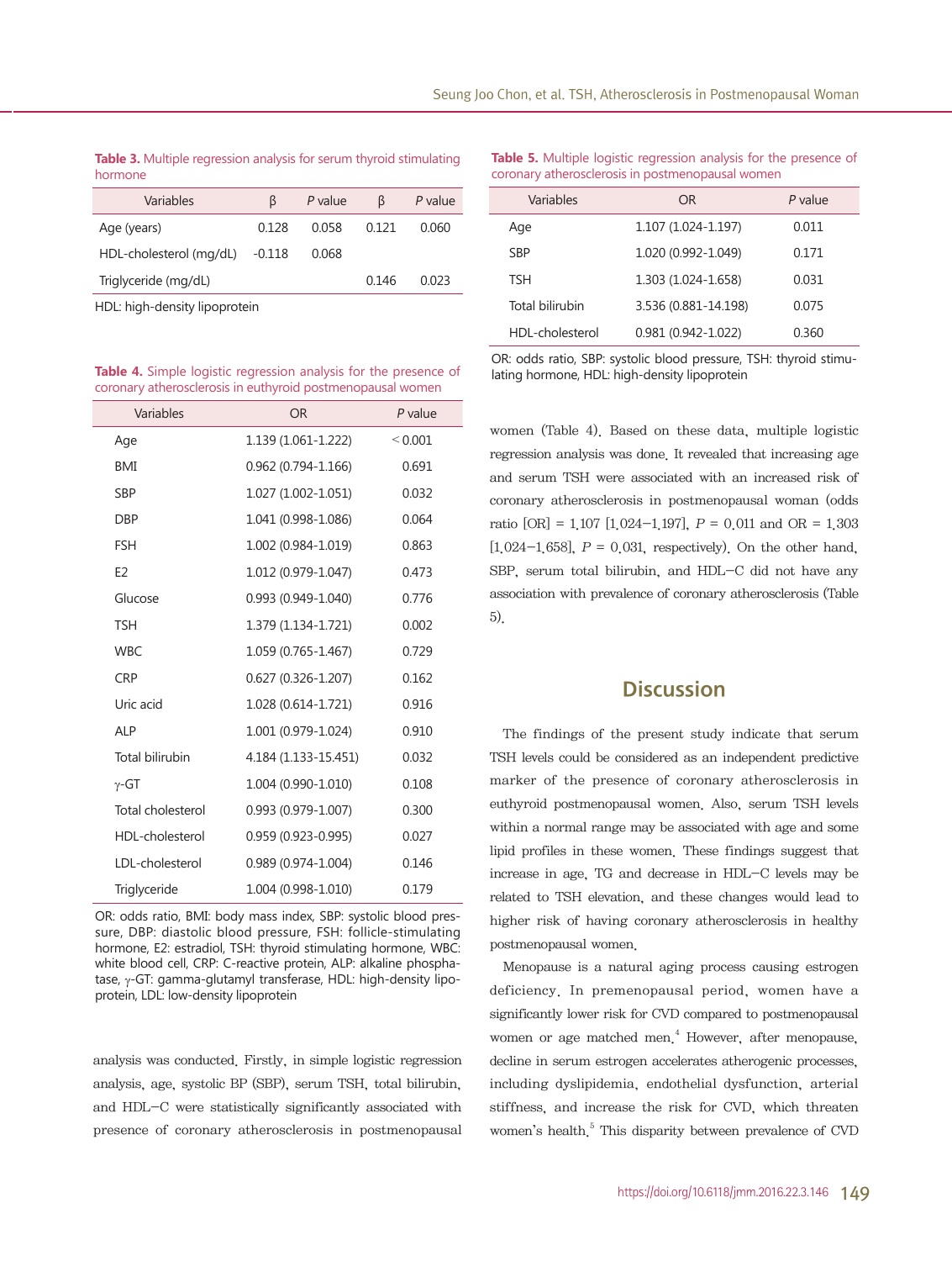in premenopausal and postmenopausal women has been elucidated to the actions of estrogens on cardiovascular system, particularly on vascular endothelium. Previous studies have reported that both endogenous and exogenous estrogens have cardio-protective effects in premenopausal women and women starting estrogen therapy within the first few years after menopause, whereas initiating estrogen therapy many years after menopause may have hazardous effects on cardiovascular systems.<sup>6~8</sup> Like this, actions of estrogen depends on the time of initiation of estrogen therapy in postmenopausal women, and it may be due to endothelial injury, changes in vascular estrogen receptor expression, intracellular signaling which could alter the cardiovascular effects of this steroid hormone.<sup>9</sup> Although risk and benefit of HRT since the first announcement of Women's Health Initiative study in 2002 were controversial, hormone replacement therapy in young menopausal women could decrease the morbidity and mortality related to coronary heart disease and stroke.<sup>10</sup> Also in one previous study, early menopausal women are known to face more physiological problems than the late menopausal women on their quality of life. $11$ 

In an aspect of lipid profiles, as women go through menopause, TC, LDL-C, TG, very LDC-C (VLDL-C) increase and HDL-C decreases contributing to form atherogenesis.<sup>1</sup> In these women, small dense LDL particles also increase, which would further increase the coronary atherosclerosis in euthyroid postmenopausal women. In this study, in simple logistic regression analysis, increasing HDL-C seemed to have associations with a decrease in presence of coronary atherosclerosis (OR =  $0.959$  [ $0.923-$ 0.995],  $P = 0.027$  in euthyroid postmenopausal women. although it was not valid in multiple logistic regression analysis (OR =  $0.981$  [0.942-1.022],  $P = 0.360$ ). These negative effects on women's lipid profiles increase and positive effects on women's lipid profiles tend to decrease risks of CVD that screening for CVD is essential and should also include healthy postmenopausal women.

Prevalence of thyroid dysfunction appears to be high in postmenopausal woman.12 Thyroid dysfunction is diagnosed by measuring of the serum thyrotropin which is known as TSH, and it is known as the best and the most reliable test to diagnose thyroid disease  $13,14$  Thyroid dysfunction is defined based on clinical signs, symptoms, and serum TSH level.15 In the Study of Women's Health Across the Nation (SWAN), serum TSH levels outside the normal range were found to be up to 9.4% in women aged from 42 to 52 years old. Also, serum TSH statistically increased in 3.5%, for each 5 years as age increases.<sup>16</sup> Elevated serum TSH is common in postmenopausal women, and clinical symptoms caused by abnormal thyroid function could be masked by postmenopausal symptoms. It is known that estrogen influences on serum thyroid hormone by increasing the level of thyroxine binding globulin, with the decrease of its clearance.<sup>17</sup> Therefore, routine screening of thyroid function in menopausal period to determine thyroid disease is required.

Thyroid dysfunction is associated with diverse aspects of metabolic abnormalities and conditions such as obesity, hypercholesterolemia, osteoporosis, and CVD  $^{18-20}$  Many studies have investigated on mechanisms of thyroid hormone on cardiovascular system. Thyroid hormone is known to cause cardiac contractility both directly and indirectly, by increasing peripheral oxygen consumption and substrate requirements.<sup>21~23</sup> Triiodothyronine, the active cellular form of thyroid hormone, is known to decrease systemic vascular resistance through vasodilation by direct effecting on vascular smooth muscle cells promoting relaxations.<sup>24,25</sup> Thyroid hormone also increases blood volume  $^{26}$  As systemic vascular resistance decreases, the effective arterial filling volume falls, which causes increase in renin secretion and activation of the angiotensin-aldosterone axis. Then, it eventually stimulates renal sodium reabsorption and finally increases plasma volume.<sup>27</sup>

Patients with hyperthyroidism mainly have decrease in systemic vascular resistance, and increase in resting heart rate, left ventricular contractility, ejection fraction, and blood volume, which overall increase cardiac output, higher than in normal population.<sup>26,28</sup> On the other hand, hemodynamic changes in hypothyroidism are opposite to the ones in hyperthyroidism. The usual signs are bradycardia, decrease in ventricular filling with decrease in cardiac contractility causing low cardiac output.<sup>29</sup> Although hypothyroidism presents milder clinical symptoms than hyperthyroidism, it may cause accelerated atherosclerosis and CAD $^{30}$  In one population-based cross-sectional study, subclinical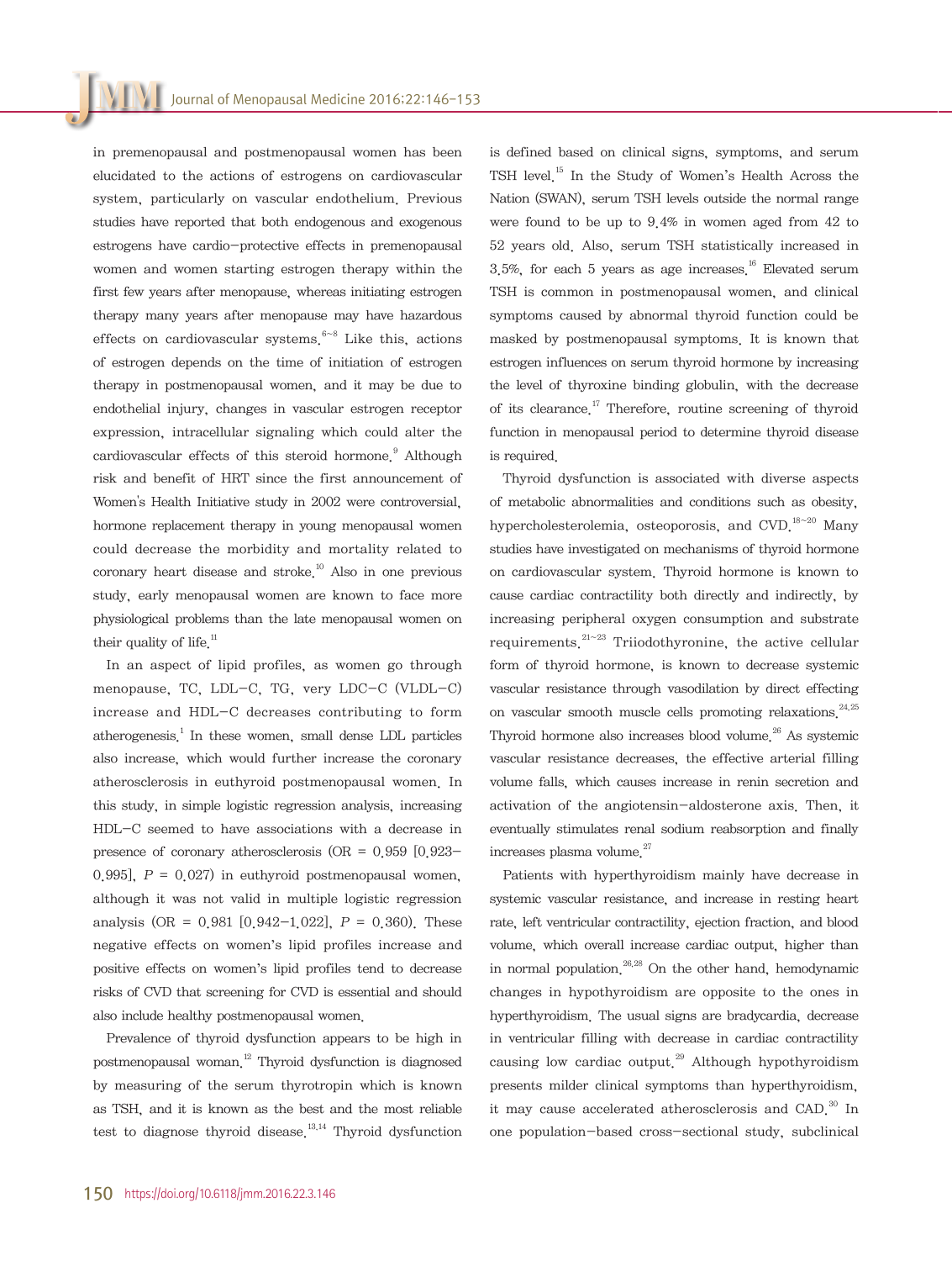hypothyroidism was found to be a strong risk factor for atherosclerosis and myocardial infarction in postmenopausal women.<sup>31</sup>

It is clear that abnormal thyroid function is a risk for CVD, but whether thyroid function within the reference range would also be associated with cardiovascular risk has to be evaluated. In one cross-sectional study with 2,205 postmenopausal women, upper normal range of serum TSH (2.48-4.00 mIU/L) showed 1.95 of adjusted OR for prevalence of metabolic syndrome.<sup>3</sup> Our study revealed that serum TSH was associated with serum TG ( $\beta$  = 0.146, P  $= 0.023$ . Like our study, one cross-sectional study with 1333 people with euthyroidism, people with serum TSH in upper normal range (2.5-4.5 mIU/L) had higher TG, with  $1.7$ -fold increase in prevalence of metabolic syndrome.<sup>32</sup> There were also studies on associations in between serum TSH and BP in euthyroid people. One study concluded that people with higher levels of TSH within a normal range, had more elevated BP than people with lower normal serum TSH range, whereas other study on 1,319 euthyroid people concluded that there is no association in between serum TSH and BP  $33~35$ 

Among many factors associated with cardiovascular risk factors, recent studies report on a direct effect of serum TSH in upper normal range to increase in arterial stiffness in euthyroid dialysis patients  $36$  Serum TSH is known to increase circulating inflammatory molecules and to inhibit nitric oxide production due to oxidative stress.<sup>37,38</sup> Like previous study, our study found that increasing age and TSH level were associated with an increased risk of coronary atherosclerosis in euthyroid postmenopausal women, having OR =  $1.107$  (1.024-1.197),  $P = 0.011$  and OR =  $1.303$  (1.024-1.658),  $P = 0.031$ , respectively. Since serum TSH is easy to evaluate with blood sampling, measuring serum TSH would be an economical and convenient method of screening high risk group for CVD.

This study bears certain limitations. First, it is a retrospective study based on chart review, that causal associations cannot be demonstrated. Second, the studied subjects are from a single institution with restricted sample size. Korean people are known to have higher intake of iodine than people in other countries. Iodine is a substrate requiring for synthesis of thyroid hormones. It induces

thyroid hormone secretion by inhibiting the proteolytic release of iodothyronines from thyroglobulin, and also reduces thyroid cellularity and vascularity affecting on serum thyroid hormones. Therefore, applying our study's result to people with other ethnicity having different lifestyles may not be appropriate. Third, we only included people who visited health care center in a tertiary hospital which would not fully present general population of Korean people. Therefore, applying our results to everyone would not be possible, but to certain group of postmenopausal women would be meaningful.

In conclusion, it revealed that significant predictor of serum TSH was serum TG, and increasing age and TSH were found to have associations with an increased risk of coronary atherosclerosis in euthyroid postmenopausal women. As life span is extended in these days, for even in healthy postmenopausal women, screening and risk assessment for CVD and proper management of modifiable risk factors would be required before atherosclerosis develops.

# Conflict of Interest

No potential conflict of interest relevant to this article was reported.

# References

- 1. Creatsas G, Christodoulakos G, Lambrinoudaki I. Cardiovascular disease: screening and management of the a-symptomatic high-risk post-menopausal woman. Maturitas 2005; 52 Suppl 1: S32-7.
- 2. Klein I, Ojamaa K. Thyroid hormone and the cardiovascular system. N Engl J Med 2001; 344: 501-9.
- 3. Park HT, Cho GJ, Ahn KH, Shin JH, Hong SC, Kim T, et al. Thyroid stimulating hormone is associated with metabolic syndrome in euthyroid postmenopausal women. Maturitas 2009; 62: 301-5.
- 4. Witteman JC, Grobbee DE, Kok FJ, Hofman A, Valkenburg HA. Increased risk of atherosclerosis in women after the menopause. BMJ 1989; 298: 642-4.
- 5. Yi SS, Hwang E, Baek HK, Kim TH, Lee HH, Jun HS, et al. Application of bioactive natural materials-based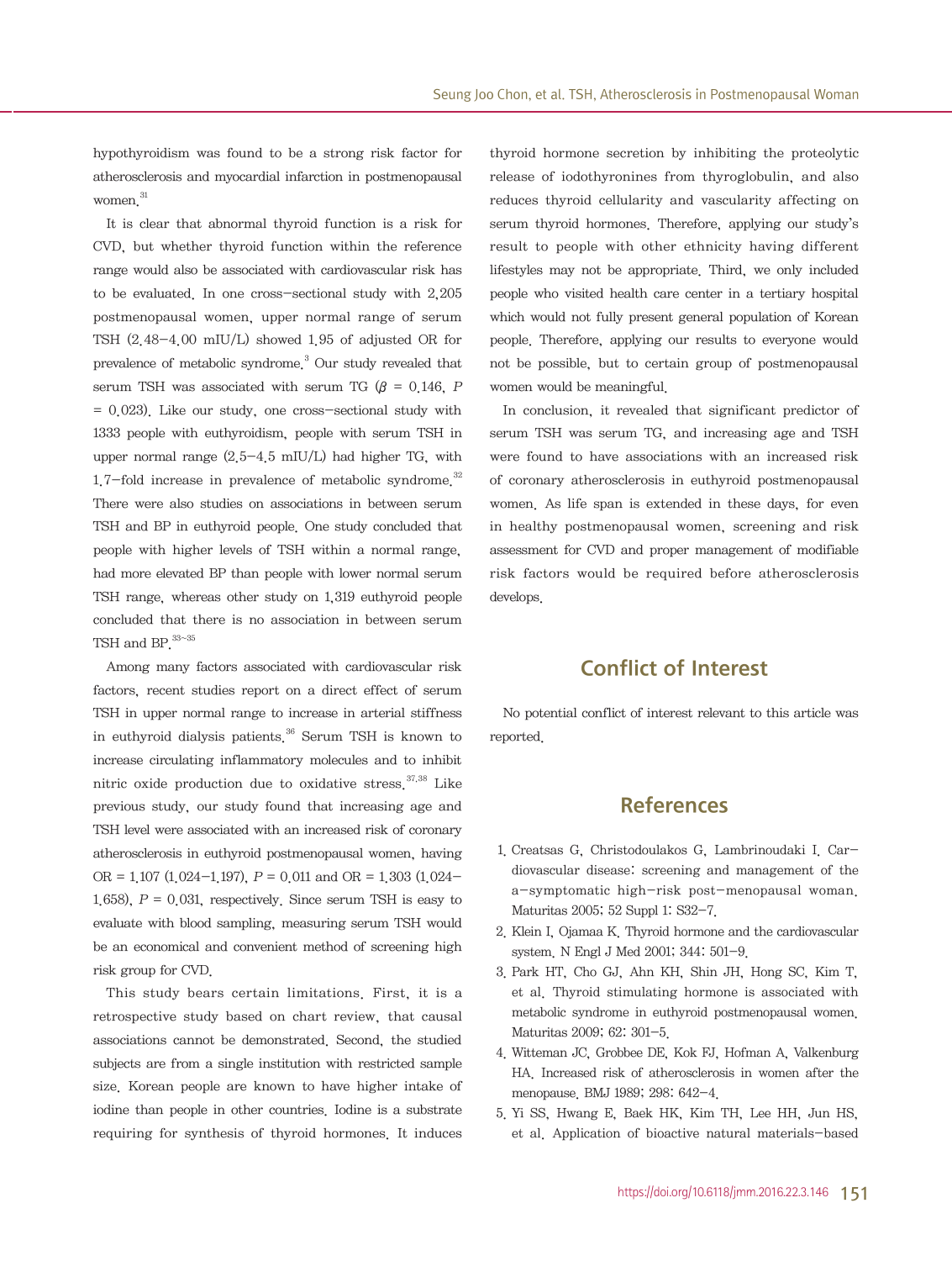products on five women's diseases. J Menopausal Med 2015; 21: 121-5.

- 6. Salpeter SR, Walsh JM, Greyber E, Salpeter EE. Brief report: Coronary heart disease events associated with hormone therapy in younger and older women. A metaanalysis. J Gen Intern Med 2006; 21: 363-6.
- 7. Rossouw JE, Prentice RL, Manson JE, Wu L, Barad D, Barnabei VM, et al. Postmenopausal hormone therapy and risk of cardiovascular disease by age and years since menopause. JAMA 2007; 297: 1465-77.
- 8. Barton M, Meyer MR, Haas E. Hormone replacement therapy and atherosclerosis in postmenopausal women: does aging limit therapeutic benefits? Arterioscler Thromb Vasc Biol 2007; 27: 1669-72.
- 9. Dworatzek E, Mahmoodzadeh S, Schubert C, Westphal C, Leber J, Kusch A, et al. Sex differences in exercise-induced physiological myocardial hypertrophy are modulated by oestrogen receptor beta. Cardiovasc Res 2014; 102: 418-28.
- 10. Koo YH, Song YJ, Na YJ. Mortality associated with hormone replacement therapy in postmenopausal women. J Korean Soc Menopause 2012; 18: 133-8.
- 11. Ahmed K, Jahan P, Nadia I, Ahmed F, Abdullah Al E. Assessment of menopausal symptoms among early and late menopausal midlife Bangladeshi women and their impact on the quality of life. J Menopausal Med 2016; 22: 39-46.
- 12. Lambrinoudaki I, Armeni E, Rizos D, Georgiopoulos G, Kazani M, Alexandrou A, et al. High normal thyroidstimulating hormone is associated with arterial stiffness in healthy postmenopausal women. J Hypertens 2012; 30: 592-9.
- 13. Ladenson PW, Singer PA, Ain KB, Bagchi N, Bigos ST, Levy EG, et al. American thyroid association guidelines for detection of thyroid dysfunction. Arch Intern Med 2000; 160: 1573-5.
- 14. Baskin HJ, Cobin RH, Duick DS, Gharib H, Guttler RB, Kaplan MM, et al. American association of clinical endocrinologists medical guidelines for clinical practice for the evaluation and treatment of hyperthyroidism and hypothyroidism. Endocr Pract 2002; 8: 457-69.
- 15. González-Rodríguez LA, Felici-Giovanini ME, Haddock L. Thyroid dysfunction in an adult female population: A population-based study of Latin American Vertebral Osteoporosis Study (LAVOS) - Puerto Rico site. P R Health Sci J 2013; 32: 57-62.
- 16. Sowers M, Luborsky J, Perdue C, Araujo KL, Goldman MB, Harlow SD. Thyroid stimulating hormone (TSH) concentrations and menopausal status in women at the mid-life: SWAN. Clin Endocrinol (Oxf) 2003; 58: 340-7.
- 17. Redmond GP. Thyroid dysfunction and women's

reproductive health. Thyroid 2004; 14 Suppl 1: S5-15.

- 18. Rotondi M, Magri F, Chiovato L. Thyroid and obesity: not a one-way interaction. J Clin Endocrinol Metab 2011; 96: 344-6.
- 19. Walsh JP, Bremner AP, Bulsara MK, O'Leary P, Leedman PJ, Feddema P, et al. Subclinical thyroid dysfunction as a risk factor for cardiovascular disease. Arch Intern Med 2005; 165: 2467-72.
- 20.Razvi S, Weaver JU, Vanderpump MP, Pearce SH. The incidence of ischemic heart disease and mortality in people with subclinical hypothyroidism: reanalysis of the Whickham Survey cohort. J Clin Endocrinol Metab 2010; 95: 1734-40.
- 21. Klein I. Thyroid hormone and the cardiovascular system. Am J Med 1990; 88: 631-7.
- 22. Dillmann WH. Biochemical basis of thyroid hormone action in the heart. Am J Med 1990; 88: 626-30.
- 23. Polikar R, Burger AG, Scherrer U, Nicod P. The thyroid and the heart. Circulation 1993; 87: 1435-41.
- 24.Park KW, Dai HB, Ojamaa K, Lowenstein E, Klein I, Sellke FW. The direct vasomotor effect of thyroid hormones on rat skeletal muscle resistance arteries. Anesth Analg 1997; 85: 734-8.
- 25. Ojamaa K, Klemperer JD, Klein I. Acute effects of thyroid hormone on vascular smooth muscle. Thyroid 1996; 6: 505-12.
- 26. Braverman LE, Utiger RD, editors. Werner & Ingbar's the thyroid: a fundamental and clinical text. 8th ed. Philadelphia, PA: Lippincott Williams & Wilkins; 2000.
- 27. Resnick LM, Laragh JH. PLasma renin activity in syndromes of thyroid hormone excess and deficiency. Life Sci 1982; 30: 585-6.
- 28. Kiss E, Jakab G, Kranias EG, Edes I. Thyroid hormoneinduced alterations in phospholamban protein expression. Regulatory effects on sarcoplasmic reticulum Ca2+ transport and myocardial relaxation. Circ Res 1994; 75: 245-51.
- 29. Crowley WF, Jr., Ridgway EC, Bough EW, Francis GS, Daniels GH, Kourides IA, et al. Noninvasive evaluation of cardiac function in hypothyroidism. Response to gradual thyroxine replacement. N Engl J Med 1977; 296: 1-6.
- 30.Bengel FM, Nekolla SG, Ibrahim T, Weniger C, Ziegler SI, Schwaiger M. Effect of thyroid hormones on cardiac function, geometry, and oxidative metabolism assessed noninvasively by positron emission tomography and magnetic resonance imaging. J Clin Endocrinol Metab 2000; 85: 1822-7.
- 31. Hak AE, Pols HA, Visser TJ, Drexhage HA, Hofman A, Witteman JC. Subclinical hypothyroidism is an independent